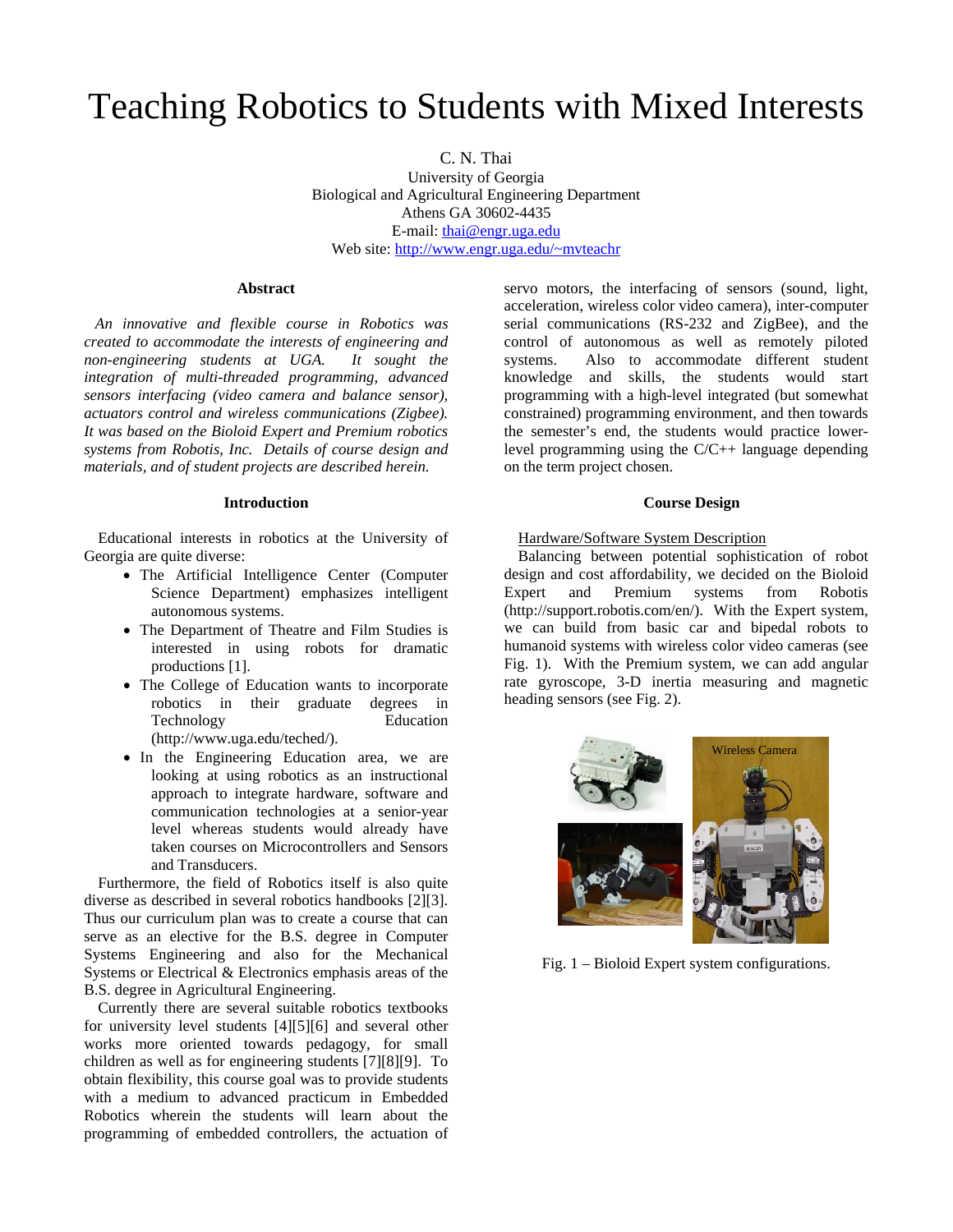

Fig. 2 – Bioloid Premium's advanced sensors.

Regarding software tools, the student can start from a beginner IDE called RoboPlus Task and later go to direct API programming using Linux (gcc) or MS Windows (Visual Basic, C++, C#, LabView and MATLAB).

The Bioloid embedded controllers are based on the Atmel AVR microcontroller at 16 MHz, with either 128 KB or 256 KB of Flash memory. The user-accessible memory area is divided into 3 independent and cooperating sections:

- a) The main user logic resides in the TASK section which has standard features such as "main" and other user-defined functions. Familiar selection and repetition structures are available, but no parameter arrays can be defined by the user currently. A special function named CALLBACK can also be defined here but only once.
- b) The CALLBACK section is executed every 7.8 ms which is also the refresh time period for all servo motors. Limited commands are allowed in the CALLBACK section to prevent collisions with the other commands from the TASK section.
- c) The MOTION section contains the definitions of various static "poses" that the robot can take. Each pose is essentially a data structure representing coordinated absolute positions of the relevant servo motors used to build a given robot (e.g. humanoid). These static poses can be further modified by applying JOINT OFFSETs which can be computed during runtime from user-defined algorithms responding to changes in selected sensors. Up to 7 poses, along with transitioning time periods between these poses, can be combined into 1 motion page which is "played" during run-time producing dynamic robot maneuvers. A maximum of 127 motion pages can be defined with a 128 KB system, while a 256 KB system would allow up to 255 motion pages.

## Instructional Design

Building upon other engineering educators experiences in teaching robotics [10][11][12], this semester course was designed around 3 projects with lectures and laboratory demonstrations performed by the instructor to provide necessary background materials for students to carry on successfully with their chosen projects.

 Foundational materials were presented in Chapter 1 for the following concepts developed around a Carbot system (see Fig. 1):

- Description of main functional blocks for typical robotics systems (sense- think-act paradigm).
- Details of Bioloid systems.
	- o Hardware capabilities, RS-232 communication concepts.
	- o Software development tools (RoboPlus suite, V. 1.0.17.0)
- Hands-on practice using "MANAGER" direct hardware observation tool and "TASK" – main IDE tool:
	- o Programming Servo Motors for the "Continuous Rotation" mode. Interfacing NIR and Sound Sensors integrated into Carbot.
	- o Autonomous obstacle avoidance programming for Carbot (2 approaches - Reactive Control and Behavior Control). Application to maze navigation.
	- o Remote user control via Zigbee controller (RC-100). How to deal with signal loss.
- Homework 1 Add new "speed level" commands to existing TASK code that was made to accept Up-Down-Left-Right commands from user (via the RC-100).
- Project 1 Automated Carbot Collision Avoidance. Starting from the homework 1 code, this project goal was for students to practice combining Remote Control and Autonomous Behavior programming in one application resolving a "tail-gating" situation between 2 Carbots (both going forward under remote control by separate students using RC-100s). When the front Carbot suddenly stopped, the rear Carbot using its NIR sensors would trigger an autonomous response (i.e. ignoring further user commands from the RC-100) to help it avoid from colliding into the front Carbot. After the rear Carbot performed successfully a passing maneuver, user remote control commands would once again be accepted and acted upon by this Carbot.

In Chapter 2, programming concepts for the (absolute) "Position Control" mode for servo motors were further explored: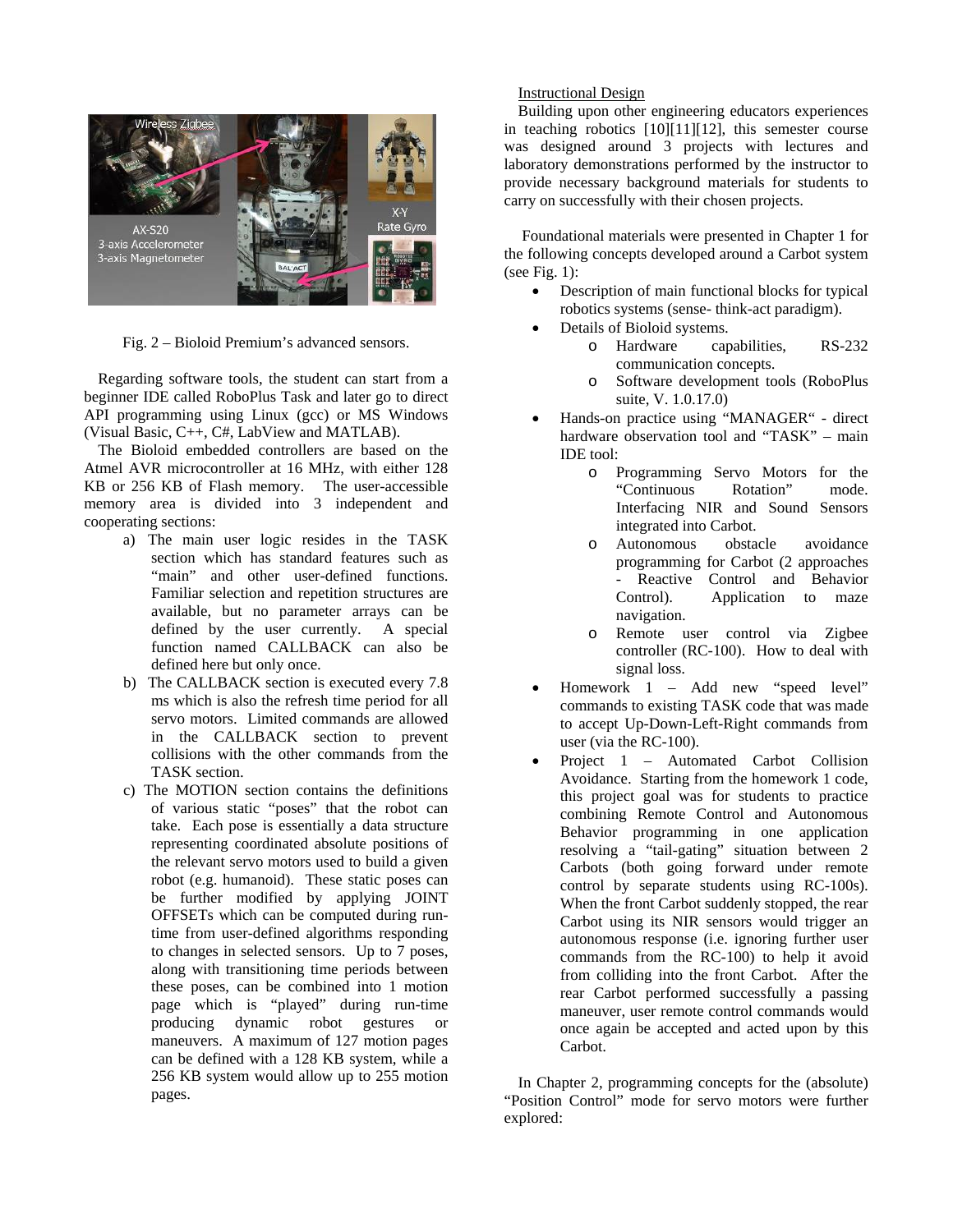- How to achieve "smooth" servo motions from "start" to "end" servo positions. Concepts of "Margin" and "Slope" parameters for a target servo position.
- Homework 2 Independent (multi-threaded) control of multiple servos.
- Motion Programming using RoboPlus Motion tool as applied to simple bipedal bot (GERWALK) as shown in Fig. 1.
- Homework 3 Wireless Remote Control of GERWALK bot combined with autonomous obstacle (wall) avoidance.
- **Project 2**: GERWALK negotiating stairs (see Fig. 1). The student could choose between two solution approaches. In the first approach, the bot would go forward and up the stair steps and then it would back down the steps. In the second approach, the bot would keep going forward during the up-stairs and down-stairs phases of this task. Figure 3 displays both approaches.



Fig. 3 – Two possible down-stairs gait solutions.

Chapter 3 expanded Zigbee communication concepts further into inter-bot communication packets manipulation whereas the students practiced shaping a 10 bit message into a standard Zigbee packet:

- This concept was demonstrated using an example TASK code that would send via Zigbee the current ID and Present Position of each of the 7 servos used on a Master GERWALK bot to the embedded controller on another GERWALK bot set in Slave mode. The slave controller would then set its matching servos with these received values as their Target Positions, i.e. the Slave bot would imitate/repeat the Master bot motions (with a small time delay – Zigbee packets were sent at 57.6 kbps). Essentially this was an openloop control application between the 2 bots.
- Homework 4 Starting from this open-loop sample code, the goal was for the student to design a closed-loop solution that would allow the user to manually set the Master GERWALK bot into various random poses while the Slave Gerwalk bot would repeat these poses via ZigBee communications (as before with the open-loop version). However if any of the Slave bot's servos are "constrained " for some reasons (i.e. their "Present Load" parameter will increase over a threshold of 512), the Slave bot should send back "appropriate" information about this

situation over to the Master bot which would then "stiffen" up its corresponding servo $(s)$  so as to inform the user that there are some restrictions on the Slave bot's motion at that time and that the user should not continue his/her current bot operations.

Chapter 4 revisited servo control concepts presented in Chapter 2 and added the Torque Limit parameter to be used in a Force Control algorithm:

- Interactions between various servo parameter settings: Goal Position, Slopes, Margins, Punch, Present Position, Present Load, and Torque Limit.
- Gripper Design & Programming (see Fig. 4)
- Gripper Force Feedback & Joint Offset programming with Motion Page and Callback Function.



Fig. 4 – Bot "Teal'c" with Gripper (right hand) and NIR distance sensor (left hand).

Chapter 5 introduced students to sensors that can be used for balancing robots (see Fig. 2):

- The AX-S20 sensor can provide data for X-Y-Z accelerations and azimuth-roll-pitch angles at a 20 Hz refresh rate. As the azimuth angle was derived from a magnetometer, the AX-S20 was mounted in the bot's head so as to avoid magnetic interferences from the servo motors as much as possible.
- The gyro sensor can only provide X-Y angular velocities (Pitch and Roll) but at a faster refresh rate of 30 Hz. It is installed in the bot's belly (i.e. close to its C.G. as much as possible).
- An example TASK code was demonstrated to students showing how a Callback Function could be used to read acceleration data from the AX-S20 and use them in computing and set the proper Joint Offset values to selected servos so that the bot could maintain its original balanced position even though the platform where it stood was being moved to different random angles with respect to the ground surface (slowly of course due to the limitation of the 20 Hz refresh rate of the AX-S20). At present, we are still working on developing code using the gyro to allow the bot to walk on uneven terrain.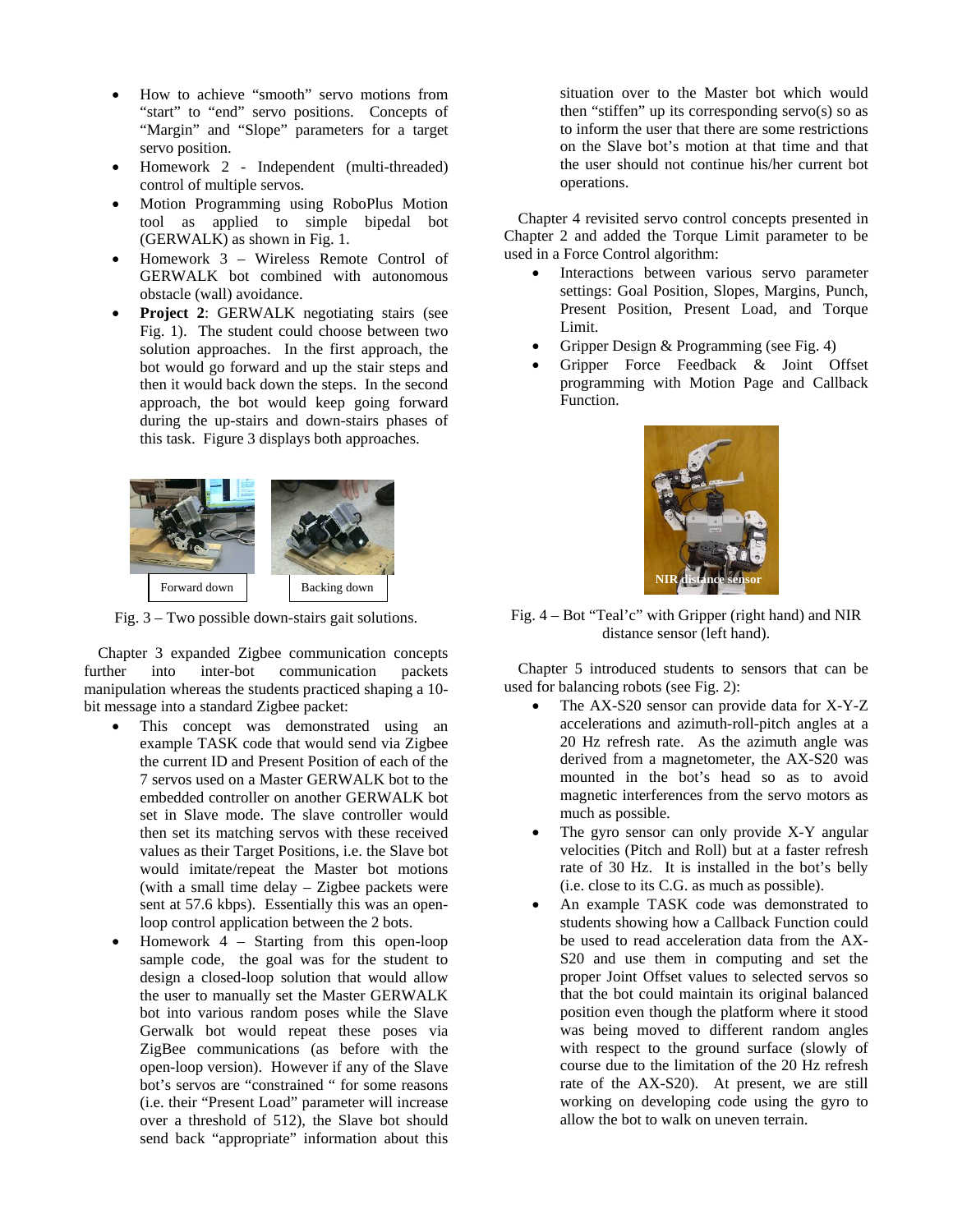For the rest of the semester, there were no more formal lecture given, as the students were working on the final Project 3 and only needed occasional consultations with the instructor on some specific issues. The pedagogical approach used for Project 3 was inspired by the work of Patricia Stokes "Creativity from Constraints" [13], thus 3 humanoid bots were built with different capabilities/constraints and tasks to be performed and the students could choose their bots to match their own interests and abilities:

 The "Teal'c" bot (see Fig. 4) was equipped with a gripper and 2 NIR distance sensors (one on the tip of its left arm and one forming its head). Its task was to use its left arm sensor to locate the dowel bundle, turned an appropriate amount to face the bundle, approached it within a proper distance, then grabbed and lifted up the bundle (see Fig. 5). This project could be fulfilled using the RoboPlus TASK and MOTION tools.



Fig. 5 – "Teal'c" bot locating and grabbing dowel bundle.

 The "Beacon" bot (see Fig. 1) task was to use its wireless video camera to locate a blue dowel (its beacon) and walked to it, however it had to avoid the red dowels that were placed at random blocking its path towards the blue dowel (see Fig. 6).



Fig. 6 – "Beacon" bot bending down to locate blue dowel, avoiding red dowels and finally reaching its destination.

 This project would require quite a bit of software integration work. As the wireless video camera was an analog USB device inputting into a PC, the student would have to create a Visual C++ program on the PC side to collect video frames in real time, process them to find the red and blue dowels, decide on the proper maneuvers for the bot, determine the equivalent bot commands to send through another USB to Zigbee device from the PC to the bot itself which would then decode and execute the commands received. Thus the "brain" was on the PC and the bot itself acted as an avatar. This project would require the RoboPlus TASK and MOTION tools, and also the Expert System binary C++ libraries for various function calls to the video camera and the USB-to-Zigbee communication device.

 The "Bal'Act" bot task (see Fig. 2) was to use the AX-S20 sensor to help it maintain balance as it walked up a ramp, however the inclination angle of the ramp could be varied at will by the user. The student would be provided with an example TASK code that first would set the bot into a static ready pose on a horizontal platform and record the corresponding "balance" values of the Pitch-Roll (X-Y) accelerations. Later when the platform's angles were changed by the user, the Callback function would read the current X-Y accelerations, compute the required Joint Offsets to apply to the hip-leg-ankle servos in order to bring the X-Y accelerations back to the original "balance" values. This project could be fulfilled using only the RoboPlus TASK and MOTION tools.

## **Course Implementation**

Spring 2010 was the first time that this course was offered, and 5 students enrolled for it: 3 senior-level engineering students, 1 graduate student from the Department of Mathematics and Science Education (MSE) and 1 graduate student from the Department of Theatre and Film Studies (TFS). During the first half of the semester, all 5 students were instructed together through Chapters 1 & 2, and Projects 1 & 2. From then on, each student pursued his or her own Project 3:

- The MSE student wanted to create a week-long short course for high-school teachers in robotics.
- The TFS student wanted to use a Premium Humanoid bot (see Fig. 2) and apply Disney animation principles [14] to the creation of "expressive" bot motions. He also wanted to compare the "Disney" results to those derived from standard inverse kinematics (which is a new tool provided inside the Robotis Motion tool).
- The 3 engineering students chose to work with the "Teal'c", "Beacon" and "Bal'Act" humanoid robots.

At this point in time, the MSE student had finished successfully with her final project. The "Beacon" project was also concluded successfully. The "Teal'c" project was achieved in 3 independent components: dowel bundle location with the left arm and appropriate body rotation to